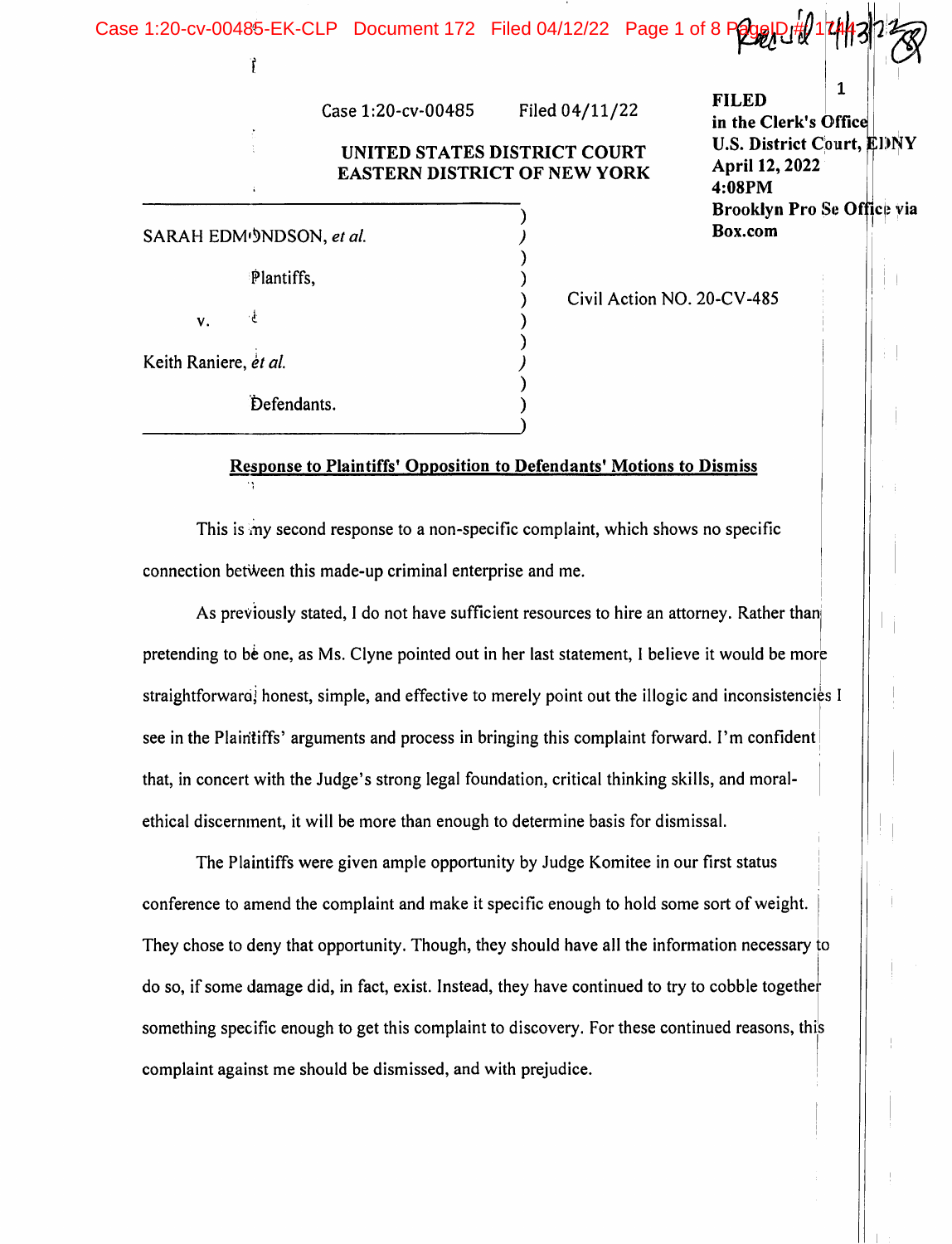#### Case 1:20-cv-00485 Filed 04/11/22

The truth is if there was anything to complain about they would be able to specifically name it, with dates, times, from who, to whom, and what damage was done. They have not done so. Why? Because that information does not exist. Yet, they continue to ask for the opportunity to go to discovery. For what? To waste all of our time and resources in hopes that this masquerade will slide past the Judge's discernment and they will be awarded millions of dollars that do not belong to them?

It is clear that the Plaintiffs have little interest in me whatsoever in this proceeding, except to continue to try to feign a criminal enterprise that never existed. They mention my name . For a set of the contract of the contract of the contract of the contract of the contract of the contract of the contract of the contract of the contract of the contract of the contract of the contract of the contract o so few times and show no clear evidence of my collaboration in any criminal enterprise - to which they are desperately trying to connect me, in order to justify their narrative and complaints. However, my inclusion in this lawsuit, though monetarily useless to them, is necessary so that their fake enterprise does not fall apart, and they will be permitted to go after Bronfman money.

The ties' that bind this case together are weak, and they are about to unravel before your eyes in the coming weeks.

#### There is no enterprise:

Prior to June 19, 2012, it is expected that evidence will be filed in the criminal case of United States v. Raniere et. al., proving the abhorrent levels of corruption the FBI was willing to enact in order to convict innocent people and win their case. Of the many crimes and immoral tactics these publicly-appointed officials engaged in, most notably was there willingness to tamper with evidence in order to plant photos on the primary defendant's hard drive to establish an additional charge of child pornography. Without this charge, the defendants stood as a united

 $\overline{2}$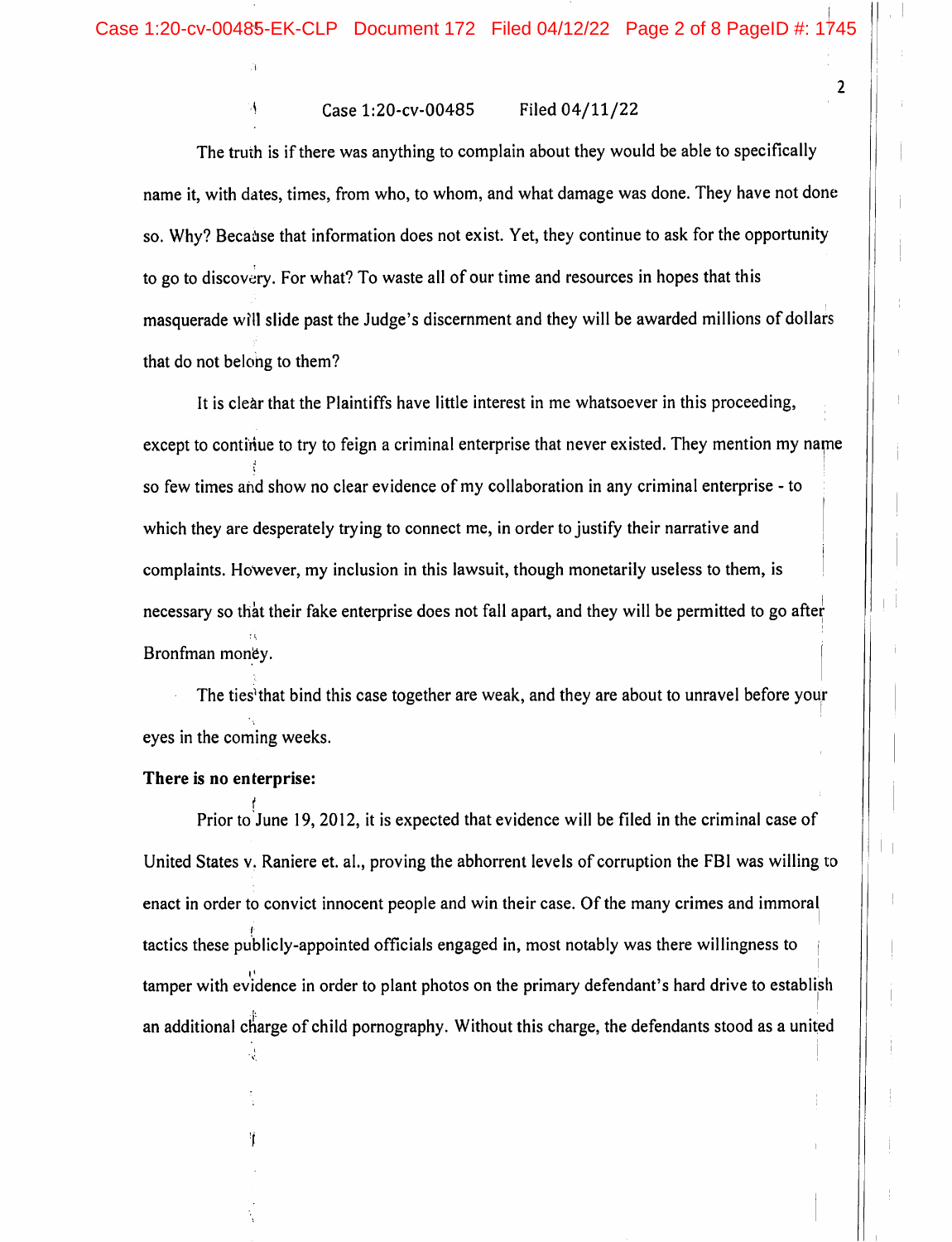#### Case l:20-cv-00485 Filed 04/11/22

front - not one guilty plea. Once the group of Federal Agents colluded together to fabricate and import this charge, the 1<sup>st</sup> defendant, Ms. Nancy Salzman, decided to plead guilty. Coincidental?

This is just one of many horrifying and conscience-shocking acts that I expect you will read about in the coming legal filings for US vs. Raniere - the case the Plaintiffs are referencing to establish the.r fictitious "RICO enterprise."

If our Federal Agents, Prosecutors, and possibly, even Judge are willing to go to this length to win a case, using a RICO charge improperly, in order to gain legal flexibility so that they may fit their fictitious crimes into a more malleable and manipulatable standard is hardly unfathomable  $\hat{\cdot}$  and as you will see in the filings is, in fact, the case.

#### There is no criminal intent:

Not only was there no enterprise, but there was no criminal intent that 1 am aware of, or have ever been aware of in my experience with any and all of the companies, classes and schools I participated in since 2014. Though unconventional at times, the classes, and practices were all well thought out, and intentionally applied to our individual situations so that we may help ourselves reach'a well-specified goal. Even if they were not as wisely thought out as they were, they certainly were all agreed upon by consenting adults.

There are no crimes: (at least none of the RICO magnitude, or none that I have seen solid evidence for):

If you examine for yourself, even rudimentarily, you will find the elements of the crimes - sex trafficking, forced labor, and the like - were not met. Rather hate, fear, prejudice, and social repugnance were used to win this case. Even the most petty of crimes they chased and terrorized these.'citizens with, in order to have their win are laughable. You cannot evade taxes using a credit card. How was this allowed? Unimaginable.

 $\overline{\mathbf{3}}$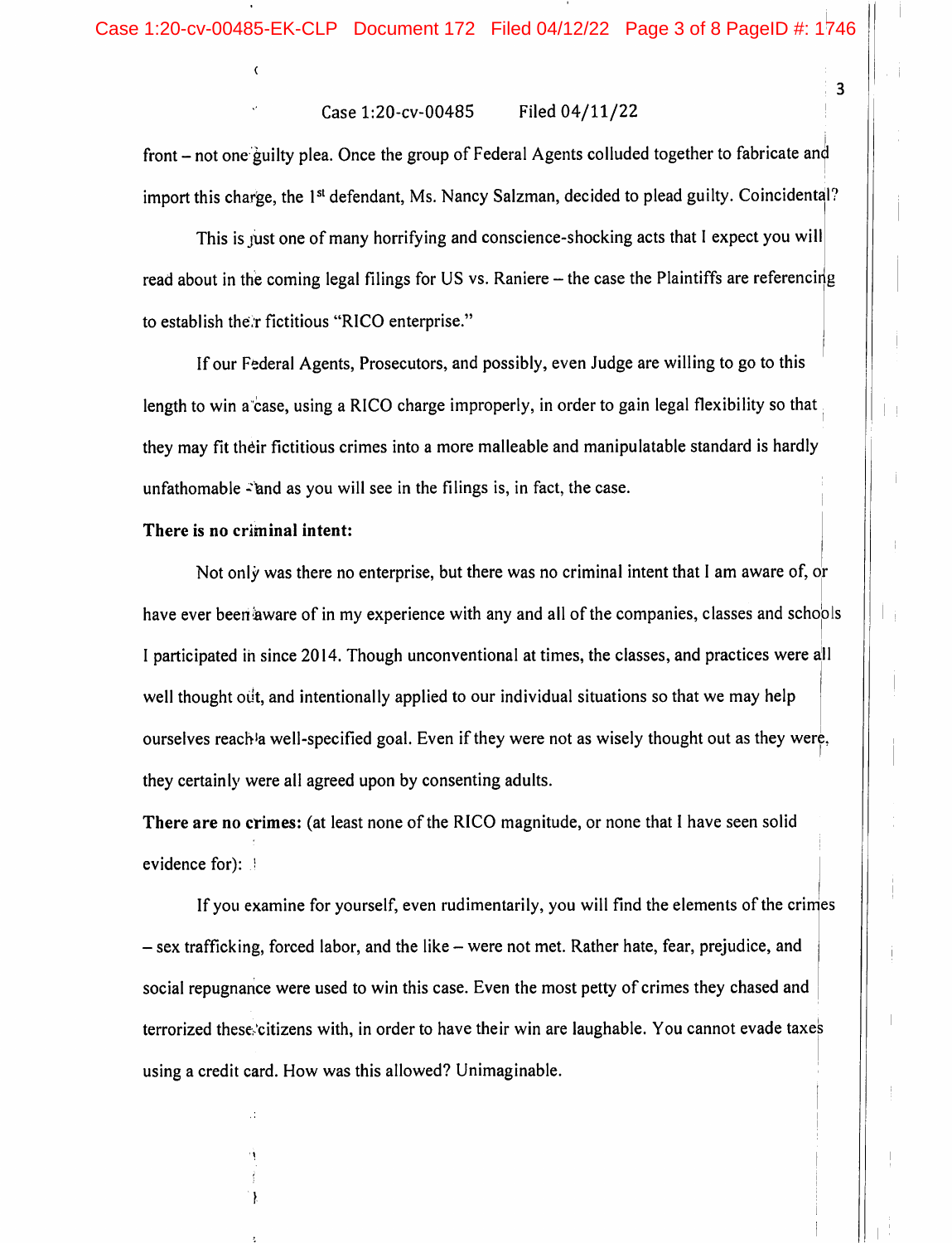$\frac{6}{10}$  Case 1:20-cv-00485 Filed 04/11/22

### There are no valid guilty pleas:

4

In addition to the charges we see disintegrating before our eyes, the guilty pleas the Plaintiffs are using to substantiate the existence of said enterprise are invalid. In addition to the multiple crimes these Officials were willing to enact, they were also willing to terrorize innocent citizens into submission and cooperation. There is a formal affidavit that will likely be filed before aforementioned deadlines that 1 will draw your attention to, that outlines only a few of the disgusting examples of intimidation, force, and scare tactics these prosecutors were willing to inflict in order to 'find' their cooperating witnesses and crush the will of the standing defendants. The guilty pleas that were made were under duress, and therefore prove nothing but the fallible nature and character of humanity.

#### My Participation:

Let us hypothesize for a moment: even if there was some criminal enterprise that had been legitimately established, there certainly is no proof of my knowledge of it, my agreement to it, or my participation in committing crimes to hurt or deceive ANYONE in order to gain ANYTHING (Plaintiffs Combined Response in Opposition to Certain Defendants Motions to Dismiss the First Amended Complaint p.7). If the Plaintiffs, in their non-specific complaint, are insinuating that 1 intentionally deceived women to be branded as a sign of 'ownership' in a 'sex slave organization,' that is preposterous  $-$  there is no basis for it, and it is simply not true.

ğ

ış.

I was not even a target of The US Federal Governments investigation to indict the "conspirators."

I was not convicted of any crimes.

I was not indicted for any crimes.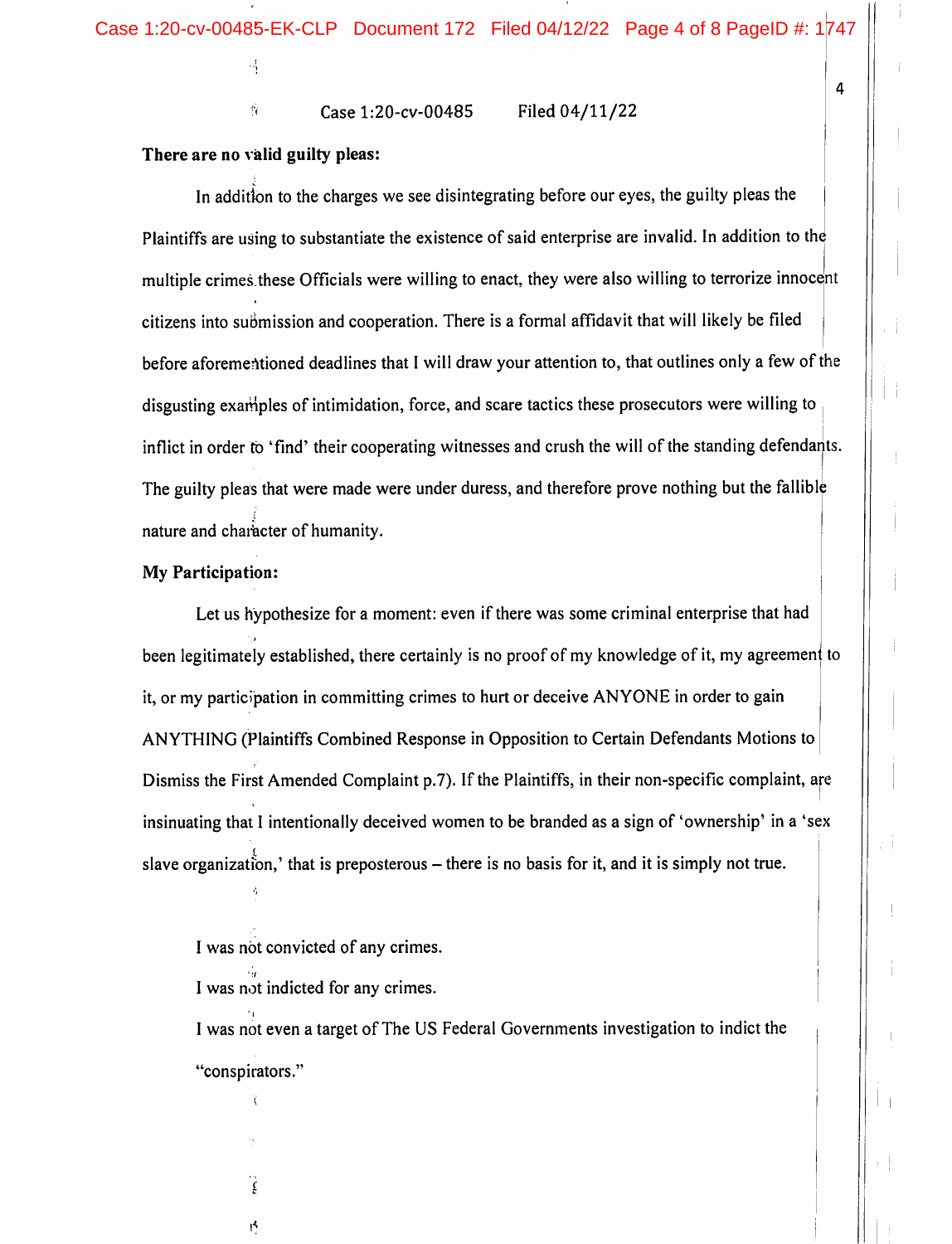Case l:20-cv-00485 Filed 04/11/22

ने

 $, 1$ 

Ŕ.

If further evidence is needed, my rank in DOS was inferior to that of Sarah Edmonson's as evidenced b $\dot{\psi}$  her "harboring of slaves" and my lack of doing so or building the organization (Figure 1 -  $[My]$  Defendants Motions to Dismiss Complaint 1\_28\_22), and it was FAR inferior to hers in 'NXVIM' (or ESP). So, if this were some criminally intended conspiracy, Ms. Edmonson with her 11 year collaboration as a Green Sash Ranking, Board Member Appointment, and DOS 'slave-ship' downline should be being prosecuted far more aggressively than I. If this is hot some sex-trafficking slave ring than these charges should have never existed in the first place. Which is it?

Despite these obvious facts, the Plaintiffs continue to try to paint me into this phantom family photo. They first try to degrade and defame my company, exo|eso™, pretending it had any other intent'than to heal, empower, strengthen and improve the quality of life of all the hundreds of students that experienced it. They mention my role in exoleso<sup>TM</sup>, but with no specificity as to their claims. Forced labor... how? Sex-trafficking... really? The fact that they claim that professionals developing a wellness company that are choosing specific diets, exercising, and sleeping less (because they are excited about launching a new international venture) is somehow abnormal, is abnormal to me. To suggest these behaviors constitute "sextrafficking" when sex was never even discussed, much less engaged in is, again, preposterous, and defamatory.

Second, they try to say I was receiving some sort of unspecified "goodies" in exoleso<sup>t</sup><sup> $M$ </sup>, a company I helped to build from the ground up with my knowledge, experience, expertise, and sweat equity, because of my participation in DOS. What? This is not only false, but utterly insulting. What goodies? I worked for EVERYTHING I had built in exoleso<sup>TM</sup>. I earned my

■f-

 $\mathcal{C}_{\mathcal{C}}$ 

 $\Omega$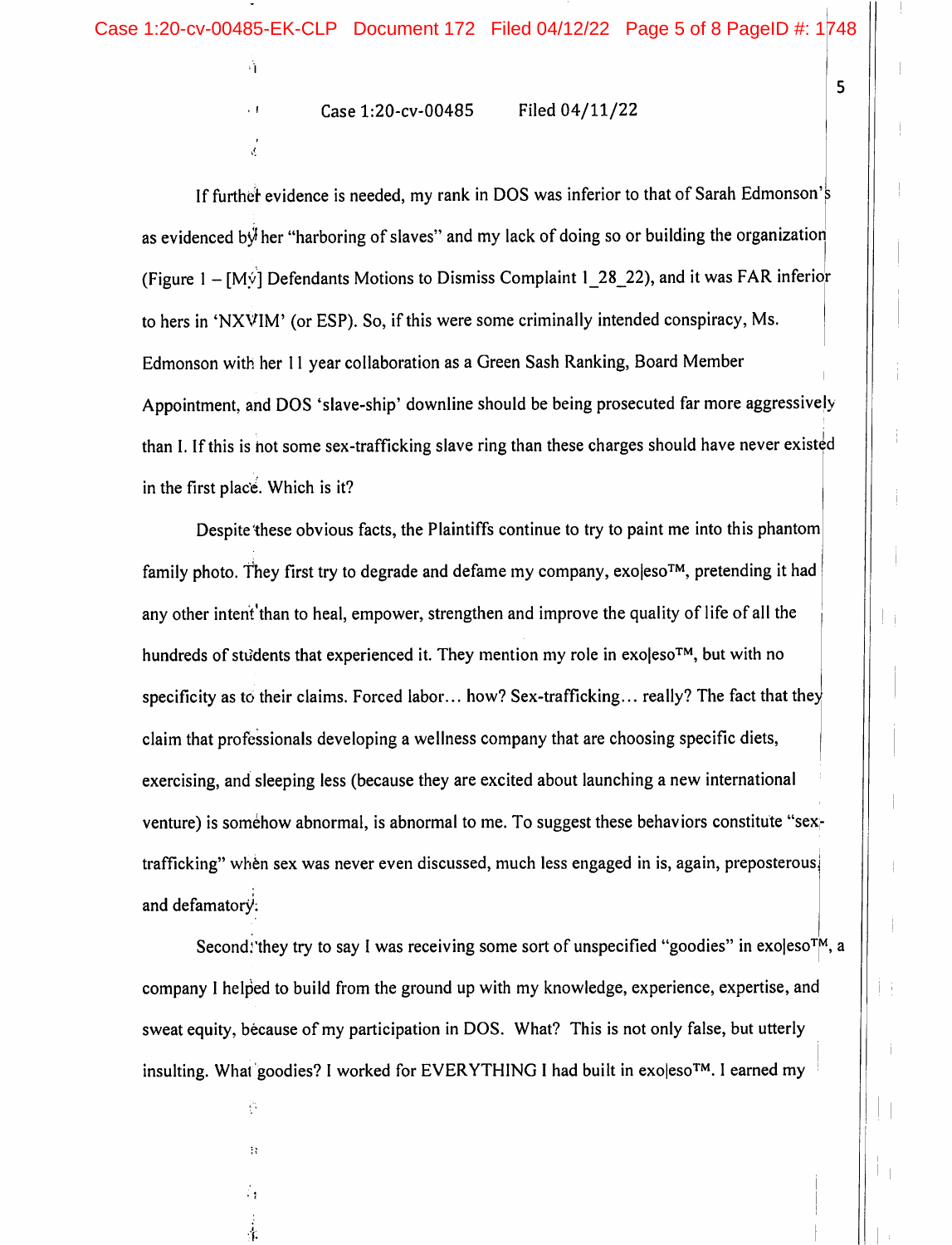#### Case 1:20-cv-00485 Filed 04/11/22

through. That is not how reality works. Entrepreneurs work hard, they risk big. They either make place, my title,' my partnerships, and my profits, as did the other ladies involved. They are not only insulting me, they are insulting and demeaning themselves, and the hard work they put in. in order to try to squee-nch some sort of material gain from an endeavor they failed to see it or they do not. They do not get to call themselves entrepreneurs or own a percentage of a company without that work and risk. You cannot come in as a responsible leader, partner, and contributor and then when it gets too hard and you quit, say you are entitled to be paid. That is pretending, blaming and, now, outright stealing.

The Plaintiffs' attempt to tie me in to this complaint through the branding process I helped with is also a feeble, and groundless, attempt. Again, it would require existence of some enterprise with criminal intent, that I knew about it, and that I conspired with them to do at least two crimes to forward our common goal - none of which is, true as illustrated above (United States v. Phillips, 664 F. 2d 971, 1011 (5th Cir. Unit B Dec. 1981), cert. denied, 457 U.S. 1136, 102 S. Ct. 1265, 73 L- Ed. 2d 1354 (1982)).

Lastly, the Plaintiffs point to my continued support of DOS, by my participation in The Dossier project, and my continued support of Keith Raniere, because of my participation in... | I am not sure what. Let me be clear, 1 support the ideals that DOS was founded upon: agency, responsibility and service. 1 support due process. I support ONLY employing officials that are willing to do the job they were entrusted and paid to do, morally and correctly. If mistakes are made, that they fix them promptly. I support justice and truth. If these things are bad, go ahead and sue the pants off of me.

I do nof'support pedophilia. I do not support sex trafficking. I do not support forced labor or coercion. 1 do not support peonage or battery. 1 certainly do not support extorting people of

Ã

V

ΨĹ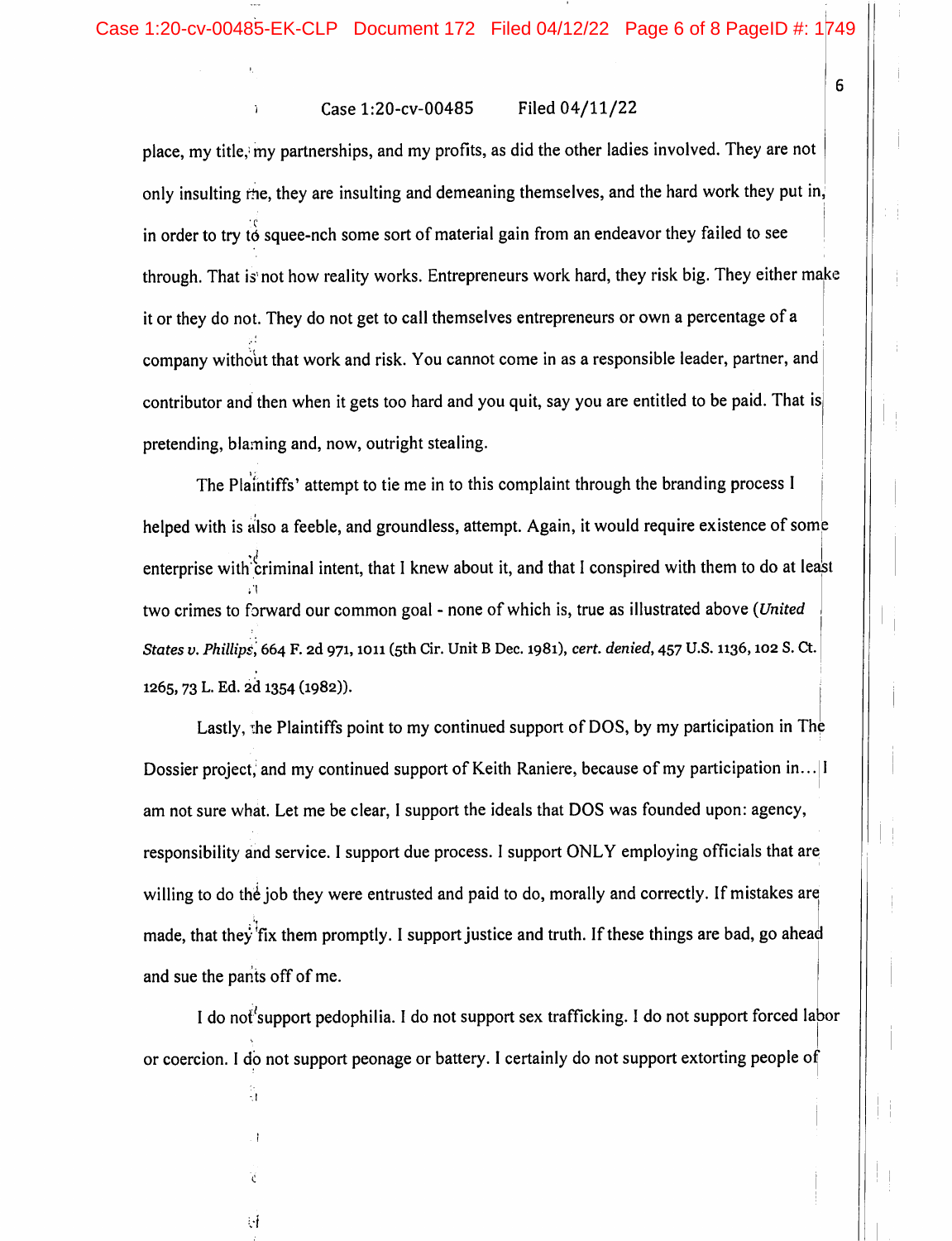### Case 1:20-cv-00485 Filed 04/11/22

their hard earned careers, labor, money, relationships, reputations and the like, for your own personal and material interests. If you look closely at what I stand for in my life, and everything 1 have stood for, you will see no deviation. I am quite certain the Plaintiffs cannot say the same.

## Their House of Cards:

The Plaintiffs you are currently entertaining in your legal home have been the gas fueling the legal debauchery you are now witnessing. This is only another extension of their empty claims, defamation, lies and extortion.

Ms. Sarah Edmondson herself was willing to lie on public television about her branding process in order to begin this narrative and attack my medical license. Videos in direct opposition are available.

Mr. Glazer was willing to falsify information and concoct a complaint specifically designed to pursue Bronfman money. I have reason to believe he knowingly and willingly changed facts in order to target their piggy bank. It is a well-known fact, especially by long-term leaders as high ranking as Sarah Edmondson and Mark Vicente (other lead Plaintiffs), that Sara Bronfman was hot involved in the creation and establishment of Rainbow Cultural Garden or significantly involved in The Ethical Science Foundation after 2009. Why then, try to wrongfully involver her? The answer seems obvious to me. These are not the only deceitful behaviors there are evidence for, but they suffice to illustrate the incredulousness of their complaint.

Lastly, as stated in my first motion to dismiss, as well as the motions Ms. Clyne has | written, I would like to highlight the ridiculous lengths the Plaintiffs are willing to go to try to convince others of this fantasy or, rather nightmare, that lives only in their minds. 1 refer to their Negligence per se claim (in Count III, Section 1595(a) claims based on violations of 18 U.S.C. § 1593A; and Counts VI, VIII and IX) – which they are now unopposed to dismissing (Foot note 5

 $\overline{7}$